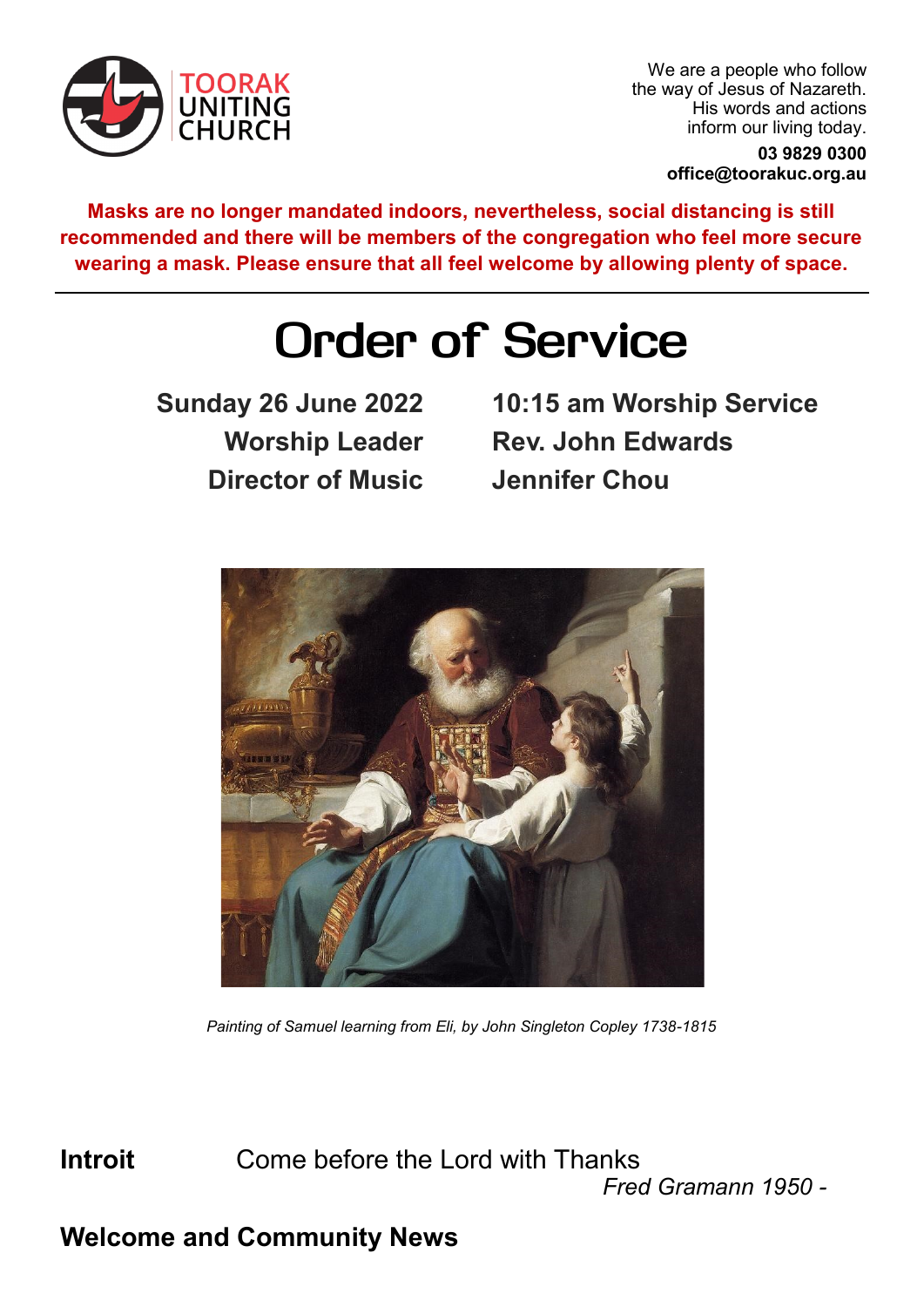# **Gathering Words**

O Christ, you are within each of us. It is not just the interior of these walls: it is our own inner being you have renewed.

#### *We are your temple not made with hands. We are your body.*

If every wall should crumble, and every church decay, we are your habitation. Nearer are you than breathing, closer than hands and feet.

#### *Ours are the eyes with which you, in the mystery, look out with compassion on the world.*

Yet we bless you for this place, for your directing of us, your redeeming of us, and your indwelling.

#### *Take us outside, O Christ, outside holiness, out to where soldiers curse and nations clash at the crossroads of the world.*

So shall this building continue to be justified. We ask it for your own name's sake.

#### *Amen.*

**Hymn** Lord, for the years your love has kept and guided

Lord, for the years your love has kept and guided, urged and inspired us, cheered us on our way, sought us and saved us, pardoned and provided: Lord of the years, we bring our thanks today.

Lord, for that word, the word of life which fires us, speaks to our hearts and sets our souls ablaze, teaches and trains, rebukes us and inspires us: Lord of the word, receive your people's praise.

Lord, for our land in this our generation, spirits oppressed by pleasure, wealth and care: for young and old, for commonwealth and nation, Lord of our land, be pleased to hear our prayer.

Lord, for our world where we disown and doubt you, loveless in strength, and comfortless in pain, hungry and helpless, lost indeed without you: Lord of the world, we pray that Christ may reign.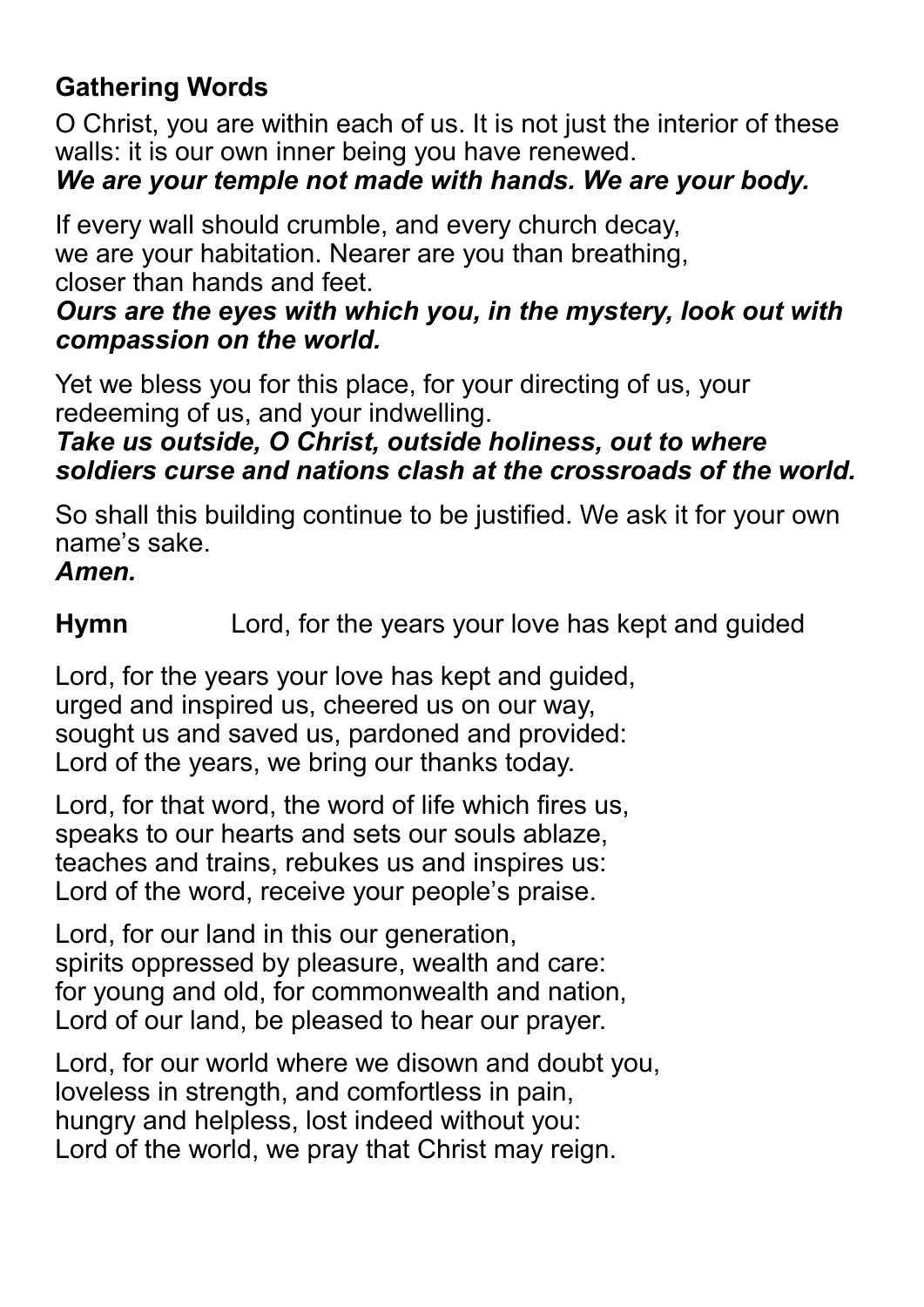Lord for ourselves; in living power remake us – self on the cross and Christ upon the throne, past put behind us, for the future take us: Lord of our lives, to live for Christ alone.

# **Prayers of Confession and Gratitude**

O God our Father, we confess to you that we have failed to be the men and women you meant us to be. *When duty has called we have shirked it and have offered excuses which did not convince us, let alone deceive you.*

We are sorry for our failure which has hurt ourselves as well as others, and we resolve to put right what we can.

*And as for those mistakes which cannot be changed and constantly accuse us, we surrender them to you.*

Save us from being haunted by them. Free us from their burden. *May we step into the future unafraid, knowing that even if we fail, failure is not final and does not put us out of reach of your love which comes to us through Jesus Christ our Lord.*

For this fragile planet earth, its times and tides, its sunsets and seasons,

#### *We give you thanks.*

For the joy of human life, its wonders and surprises, its hopes and achievements,

# *We give you thanks.*

For our human community, our common past and future hopes, our oneness transcending all separation; for our capacity to work for peace and justice in the midst of hostility and oppression, *We give you thanks.*

# **Meet our new Assistant Church Officers**

Aaron Rubingo and Tatenda Mungombe

**Reading** 1 Samuel 3: 1-10 Bronwyn Davis-Jones

The boy Samuel ministered before the Lord under Eli. In those days the word of the Lord was rare; there were not many visions.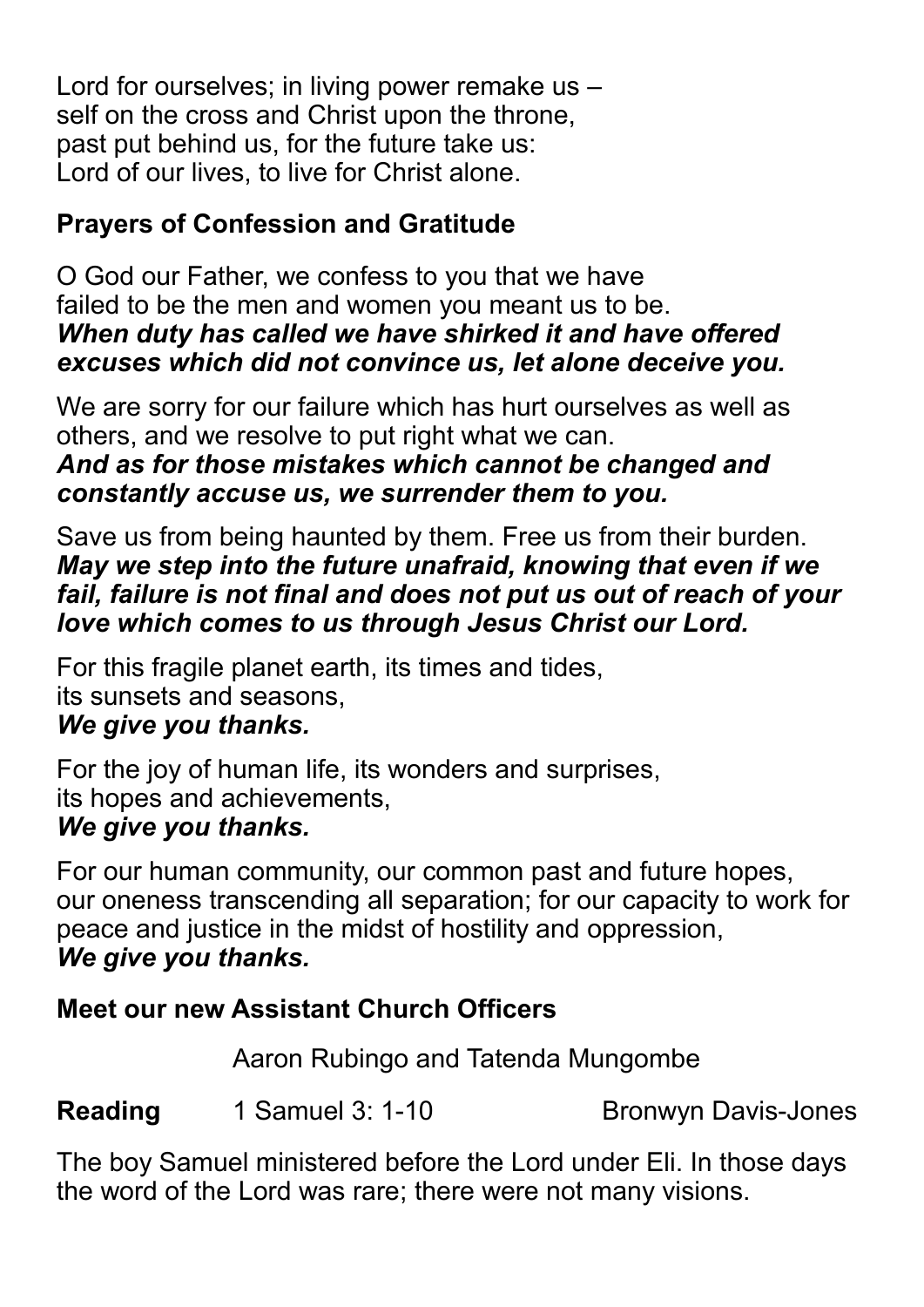One night Eli, whose eyes were becoming so weak that he could barely see, was lying down in his usual place. The lamp of God had not yet gone out, and Samuel was lying down in the house of the Lord, where the ark of God was. Then the Lord called Samuel.

Samuel answered, "Here I am." And he ran to Eli and said, "Here I am; you called me."

But Eli said, "I did not call; go back and lie down." So he went and lay down.

Again the Lord called, "Samuel!" And Samuel got up and went to Eli and said, "Here I am; you called me."

"My son," Eli said, "I did not call; go back and lie down."

Now Samuel did not yet know the Lord: The word of the Lord had not yet been revealed to him.

A third time the Lord called, "Samuel!" And Samuel got up and went to Eli and said, "Here I am; you called me."

Then Eli realised that the Lord was calling the boy. So Eli told Samuel, "Go and lie down, and if he calls you, say, 'Speak, Lord, for your servant is listening.'" So Samuel went and lay down in his place.

The Lord came and stood there, calling as at the other times, "Samuel! Samuel!"

Then Samuel said, "Speak, for your servant is listening."

**Anthem** Let the Heaven Light Shine on Me *arr. Moses Hogan 1957-2003*

# **Reading Mark 1: 1-11**

The beginning of the good news about Jesus the Messiah, the Son of God, as it is written in Isaiah the prophet:

"I will send my messenger ahead of you, who will prepare your way—a voice of one calling in the wilderness, 'Prepare the way for the Lord, make straight paths for him.'"

And so John the Baptist appeared in the wilderness, preaching a baptism of repentance for the forgiveness of sins. The whole Judean countryside and all the people of Jerusalem went out to him.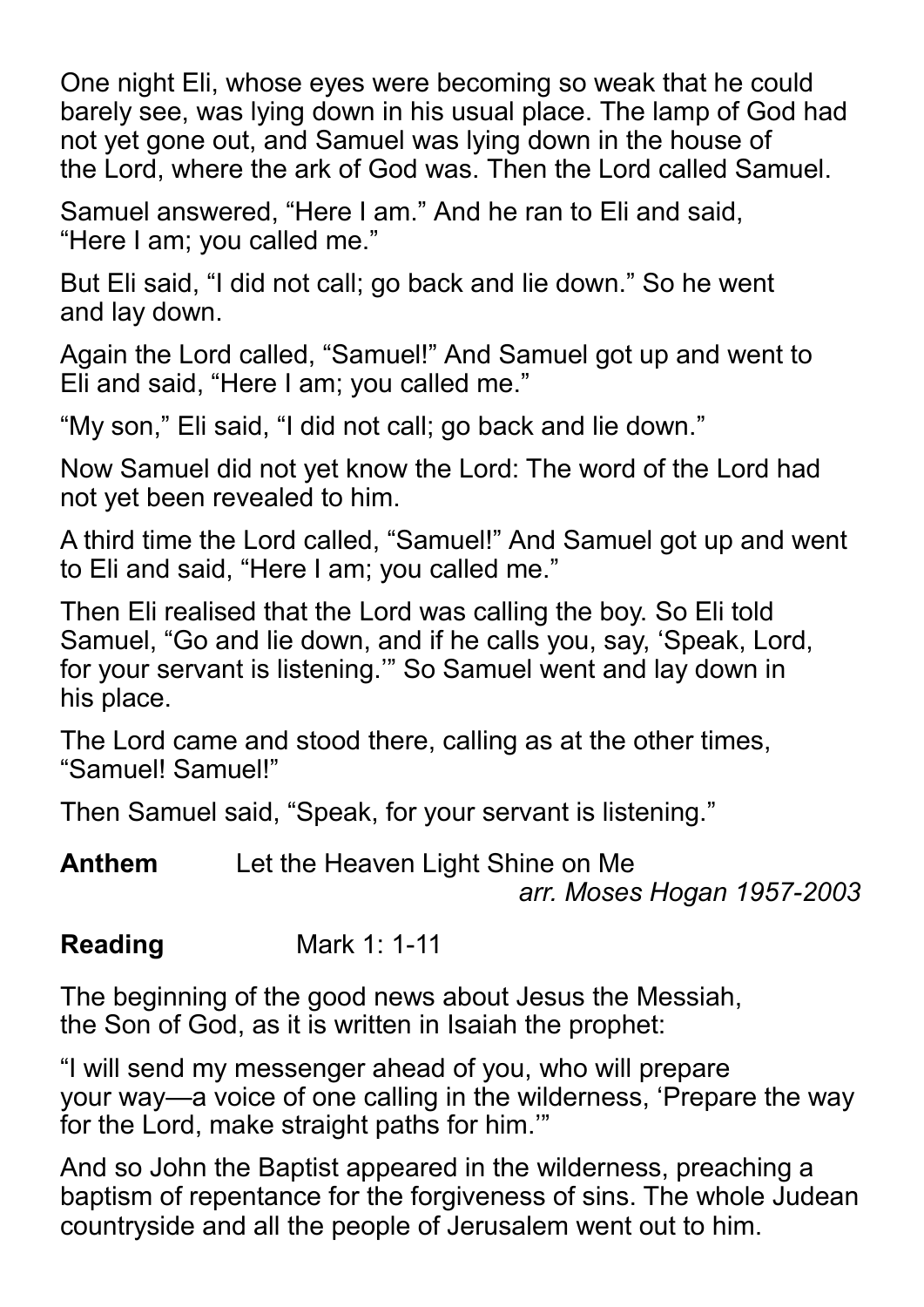Confessing their sins, they were baptised by him in the Jordan River. John wore clothing made of camel's hair, with a leather belt around his waist, and he ate locusts and wild honey. And this was his message: "After me comes the one more powerful than I, the straps of whose sandals I am not worthy to stoop down and untie. I baptise you with water, but he will baptise you with the Holy Spirit."

At that time Jesus came from Nazareth in Galilee and was baptised by John in the Jordan. Just as Jesus was coming up out of the water, he saw heaven being torn open and the Spirit descending on him like a dove. And a voice came from heaven: "You are my Son, whom I love; with you I am well pleased."

**Hymn 597** Master, speak, thy servant heareth

**Sermon** The breath of a light whisper

**The Apostles' Creed**

*I believe in God, the Father almighty, creator of heaven and earth. I believe in Jesus Christ, his only Son, our Lord, who was conceived by the Holy Spirit, born of the Virgin Mary, suffered under Pontius Pilate, was crucified, died, and was buried; he descended to the dead. On the third day he rose again; he ascended into heaven, he is seated at the right hand of the Father, and he will come to judge the living and the dead. I believe in the Holy Spirit, the holy catholic Church, the communion of saints, the forgiveness of sins, the resurrection of the body, and the life everlasting. Amen.*

**Offering** All things bright and beautiful *John Rutter 1945 -*

Your offering will be gratefully received via direct credit to Account Name: Toorak Uniting Church BSB: 033086 Account Number: 911892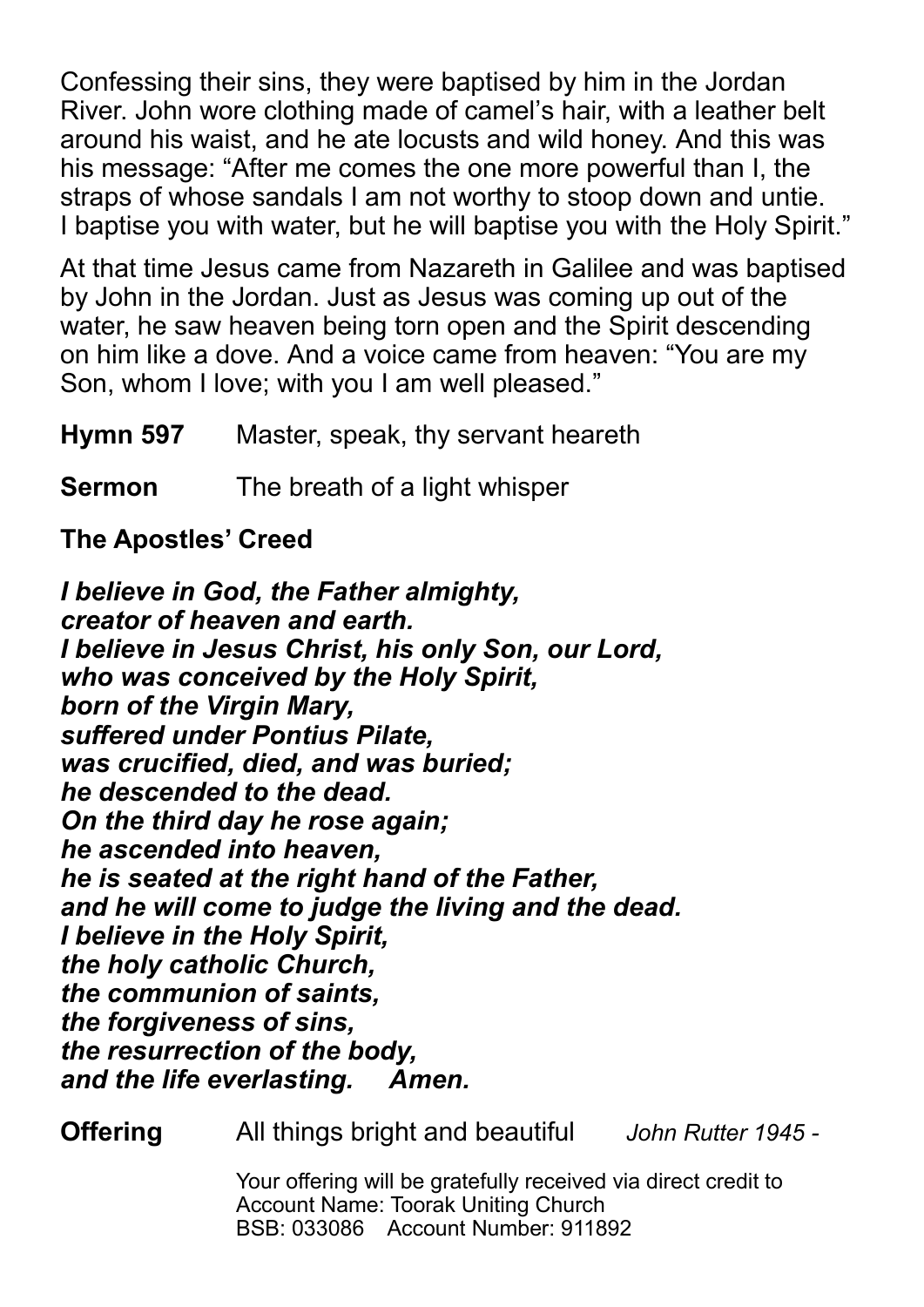# **Prayers for Others and Ourselves**

**Hymn 598** Dear Father, Lord of humankind

**The Blessing**

**Postlude** Middlebury *Bernard Wayne Sanders 1957 -*